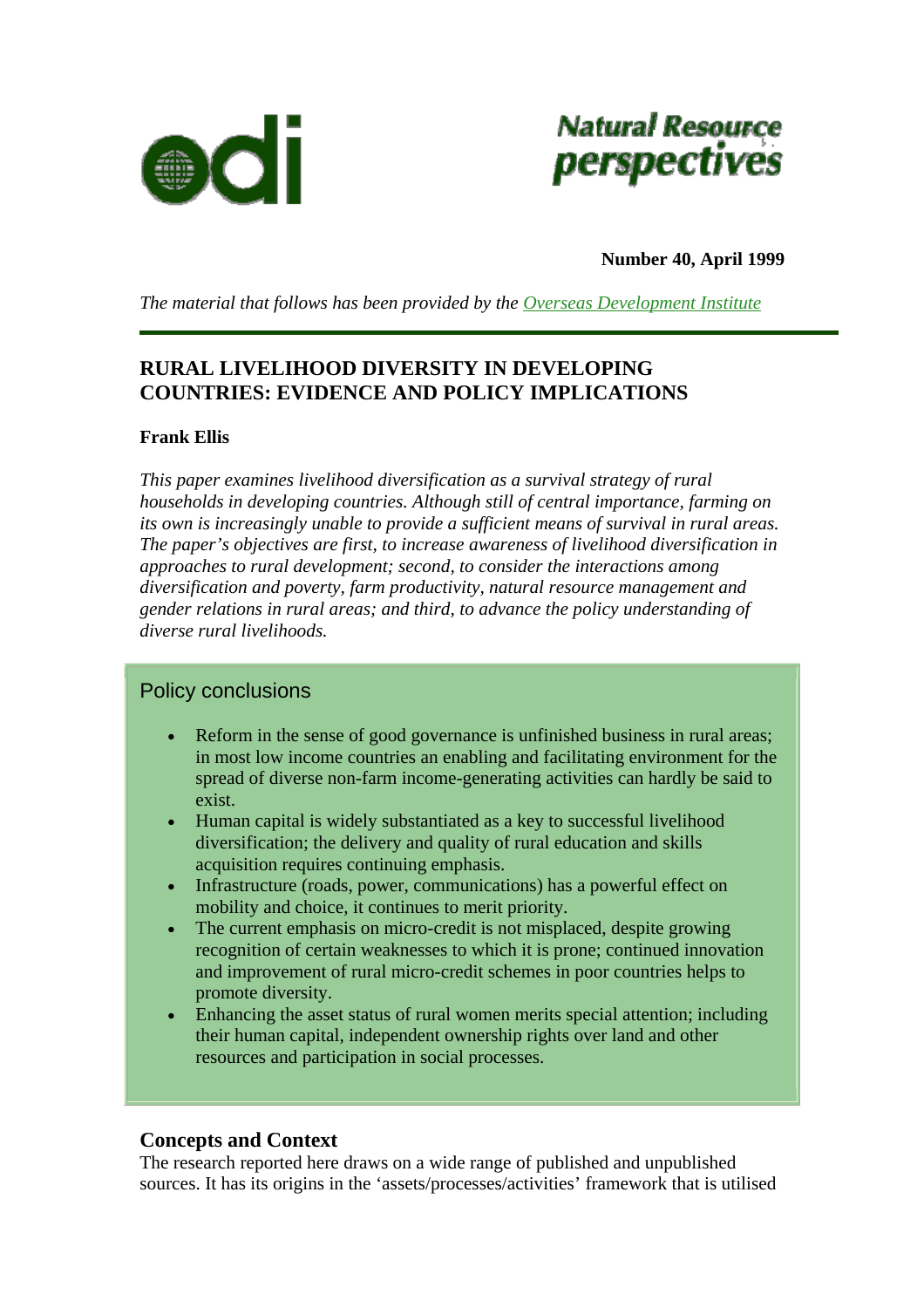in various different guises by researchers concerned with poverty reduction, sustainability, and livelihood strategies (e.g. Carney (ed)., 1998; Scoones, 1998). In recent times this has come to be called the sustainable livelihoods (SL) framework, and is viewed as equally applicable to urban as to rural survival strategies. Assets in this framework include: human capital (the education, skills and health of household members); physical capital (e.g. farm equipment or a sewing machine); social capital (the social networks and associations to which people belong); financial capital and its substitutes (savings, credit, cattle, etc.); and natural capital (the natural resource base). In pursuing livelihood strategies composed of a range of activities, both the access to assets and the use to which they can be put are mediated by social factors (social relations, institutions, organisations) and by exogenous trends (e.g. economic trends) and shocks (drought, disease, floods, pests). The framework provides a checklist by which constraints on livelihood success can be prioritised for action to remove them, and the links between them identified.

In line with the SL framework, a livelihood is defined here as 'the activities, the assets, and the access that jointly determine the living gained by an individual or household'1. Rural livelihood diversification is then defined as 'the process by which households construct a diverse portfolio of activities and social support capabilities for survival and in order to improve their standard of living' (see also Ellis, 1998; Ellis, forthcoming).

The tendency for rural households to engage in multiple occupations is oft remarked, but few attempts have been made to link this behaviour in a systematic way to rural poverty reduction policies. In the past it has often been assumed that farm output growth would create plentiful non-farm income earning opportunities in the rural economy via linkage effects. However, this assumption is no longer tenable; for many poor rural families, farming on its own is unable to provide a sufficient means of survival, and the yield gains of new technology display signs of levelling off, particularly in those regions where they were most dramatic in the past.

The causes of the adoption by rural families of diversified income portfolios are better understood than the policy implications. Considerations of risk spreading, consumption smoothing, labour allocation smoothing, credit market failures, and coping with shocks can contribute to the adoption, and adaptation over time, of diverse rural livelihoods. However, livelihood diversity results in complex interactions with poverty, income distribution, farm productivity, environmental conservation and gender relations that are not straightforward, are sometimes counterintuitive and can be contradictory between alternative pieces of case study evidence.

Future rural poverty reduction policies need to be better informed on the nature of these interactions. For example, it is fairly well known that the poor diversify in less advantageous labour markets than the better-off, i.e. in casual, part-time and unskilled work compared to full-time work or substantive self-employment. These findings are related to the asset status of the poor (e.g. low human capital) and barriers to entry resulting from low assets (need for skills, ability to navigate bureaucratic hurdles, etc.). It is possible that facilitating the poor to gain better access to opportunities (or to create their own opportunities) may turn out to be substantially more cost effective for poverty reduction than attempting, artificially, to support particular sectors or subsectors of rural economic activity.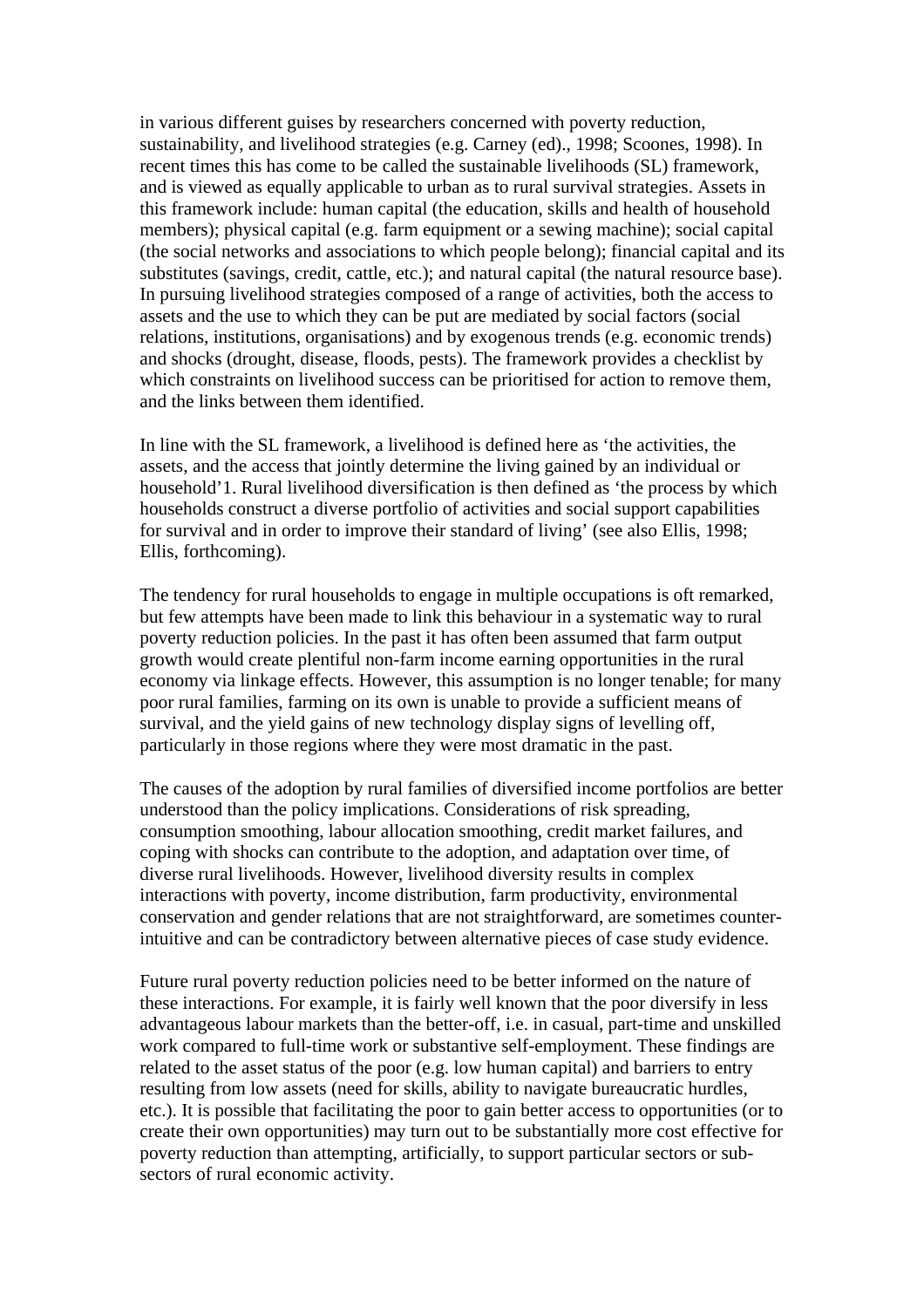# **Evidence on diversification**

# **Extent**

Empirical evidence from a variety of different locations suggests that rural households do indeed engage in multiple activities and rely on diversified income portfolios. In sub-Saharan Africa, a range of 30–50 per cent reliance on non-farm income sources is common; but it may attain 80–90 per cent in southern Africa. In south Asia, on average, roughly 60 per cent of rural household income is from non-farm sources; however, this proportion varies widely between, for example, landless households and those with access to land for farming. In sub-Saharan Africa reliance on agriculture tends to diminish continuously as income level rises, i.e. the more diverse the income portfolio the better-off is the rural household. Elsewhere, a common pattern is for the very poor and the comparatively well off to have the most diverse livelihoods, while the middle ranges of income display less diversity.

# **Poverty and income distribution**

It is widely agreed that a capability to diversify is beneficial for households at or below the poverty line. Having alternatives for income generation can make the difference between minimally viable livelihoods and destitution. However, diversification does not have an equalising effect on rural incomes overall. Better-off families are typically able to diversify in more favourable labour markets than poor rural families. Total income and the share of income derived from non-farm sources are often positively correlated. Different income sources may have strongly differing impacts on rural inequality. For example, unequal land ownership may mean that a policy focus on crop income favours the rich above the poor; however, greater access to non-farm wage income would have the reverse effect.

# **Agriculture**

The conventional wisdom for many years has been that rising output and incomes in agriculture itself are the catalyst for diverse non-farm activities in rural areas. However, in sub-Saharan Africa this has rarely been the case, since most household level diversification is not just non-farm but non-rural in character. Nor does it work in Asia once the pace of technological change in agriculture slows and crop yields level off. Evidence is mixed regarding the gains and losses to agriculture of household level diversification strategies; negative effects are associated with the withdrawal of critical labour inputs from the family farm, while positive effects include the alleviation of credit constraints and a reduction in the risk of innovation. Poor migrants from remote areas are less likely to re-invest urban earnings in agriculture, while better-off migrants from nearby or high potential areas are more likely to do so. Where on-farm diversification occurs, it can generate many of the same beneficial effects on off-farm diversification.

# **Environment**

As with agriculture, the effects of diversification on environmental resource management are mixed and context-specific. The growth of non-farm income sources might be expected to reduce the need for landless rural dwellers to carry out extractive practices in local environments for survival. On the other hand, for settled agriculturalists non-farm earning opportunities can result in neglect of labourintensive conservation practices if labour availability is reduced. Diversification contributes positively to livelihood sustainability because it reduces proneness to stress and shocks. However, sustainable rural livelihoods need not equate with the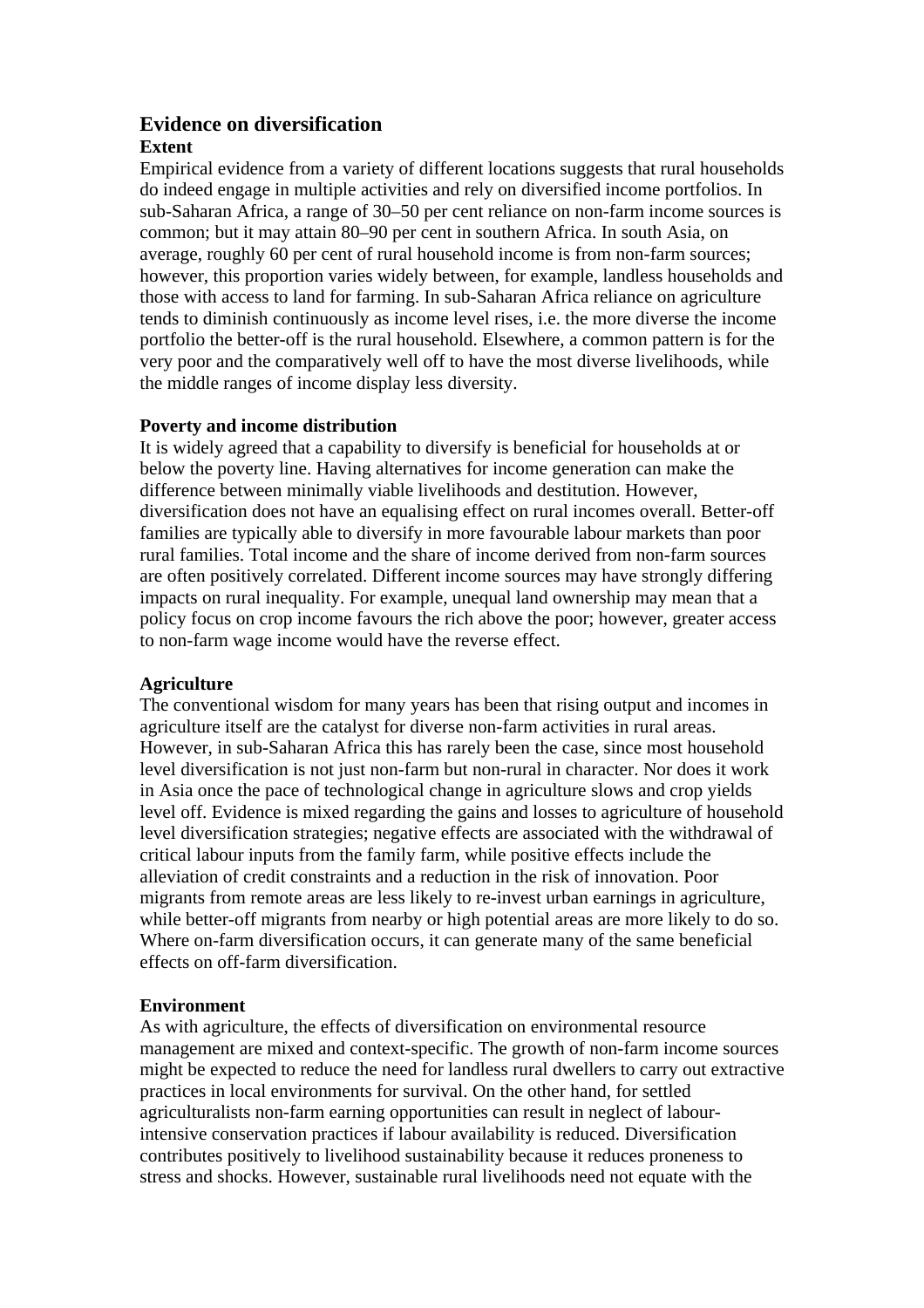sustainability of all components of underlying ecological systems due to substitutions that occur between assets during processes of livelihood adaptation over time.

#### **Gender**

Gender is an integral and inseparable part of rural livelihoods. Men and women have different assets, access to resources, and opportunities. Women rarely own land, may have lower education due to discriminatory access as children, and their access to productive resources as well as decision-making tend to occur through the mediation of men. Women typically confront a narrower range of labour markets than men, and lower wage rates. In general, therefore, diversification is more of an option for rural men than for women. In this sense, diversification can improve household livelihood security while at the same time trapping women in customary roles.

#### **Positive and negative effects Positive effects**

A diverse portfolio of activities contributes to the sustainability of a rural livelihood because it improves its long-run resilience in the face of adverse trends or sudden shocks. In this respect, individual and family livelihoods display similarities to larger social and economic groupings up to the level of the economy at large. In general, increased diversity promotes greater flexibility because it allows more possibilities for substitution between opportunities that are in decline and those that are expanding.

The positive impacts of diversification include seasonality, risk, employment, credit and asset effects.

• **Seasonality**

Seasonality causes peaks and troughs in labour utilisation on the farm, and creates food insecurity due to the mismatch between uneven farm income streams and continuous consumption requirements. These are often called the 'labour smoothing' and 'consumption smoothing' problem, respectively. Diversification can contribute to reducing the adverse effects, by utilising labour and generating alternative sources of income in off-peak periods.

# • **Risk reduction**

risk across activities that confront different risk profiles. The more this comprises activities that display uncorrelated risks between them, the more successful it is at achieving this end. In other words, the factors (e.g. climate) that create risk for one income source should not be the same as those (e.g. urban job insecurity) that create risk for another.

#### • **Higher income**

could alone. It can do this by making better use of available resources and skills (as in seasonality above), and taking advantage of spatially dispersed income earning opportunities.

• **Asset improvement**

to put assets to productive use. Cash resources obtained from diversification may be used to invest in, or improve the quality of, any or all of the five classes of assets distinguished earlier, for example, sending children to secondary school or buying equipment like a bicycle that can be used to enhance future income generating opportunities.

# • **Environmental benefits**

Diversification can potentially provide environmental benefits in two ways.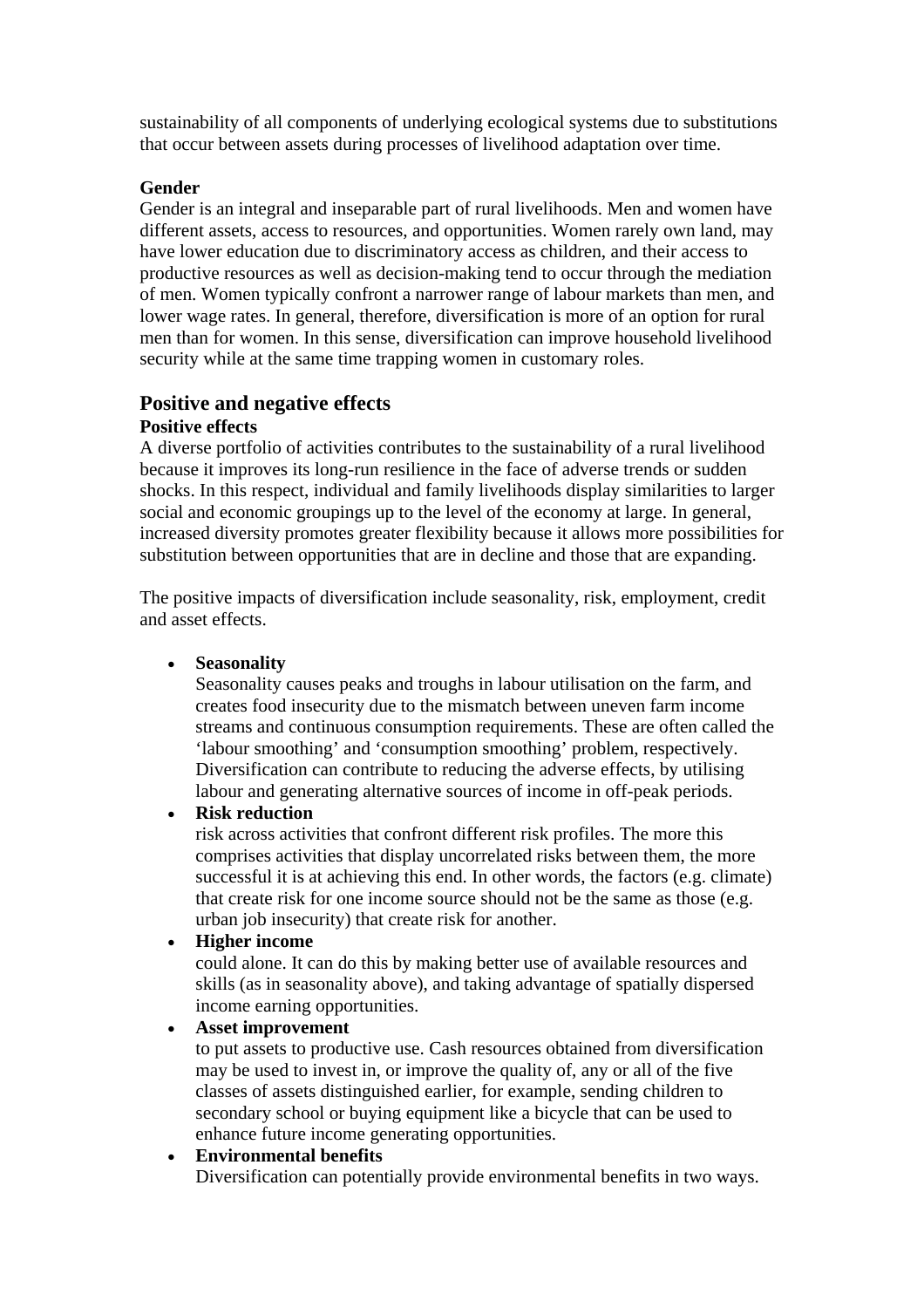One is by generating resources that are then invested in improving the quality of the natural resource base. The second is by providing options that make time spent in exploiting natural resources, e.g. gathering activities in forests, less remunerative than time spent doing other things.

• **Gender benefits**

It is possible for diversification to improve the independent income-generating capabilities of women and in so doing, also improve the care and nutritional status of children since a high proportion of cash income in the hands of women tends to be spent on family welfare. For this to occur, activities need to be promoted in the rural areas that are accessible to women, which means, usually, located close to sites of residence and corresponding with types of work to which women have equal or better access qualifications than men.

#### **Negative effects**

Some disadvantages of the diversification examined in empirical studies are:

#### • **Income distribution**

Diversification can be associated with widening disparities between the incomes of the rural poor and the better-off. This occurs, as noted already, because the better-off are able to diversify in more advantageous labour markets than the poor, and this in turn reflects asset poverty especially with respect to human capital.

• **Farm output**

Some types of diversification may result in stagnation on the home farm. This typically occurs when there are buoyant distant labour markets for male labour, resulting in depletion of the labour force required to undertake peak farm production demands such as land preparation and harvesting. This occurred in southern Africa in the 1970s and 1980s, where many rural households came to depend on remittances from migrants to urban areas in South Africa for their food security.

# • **Adverse gender effects**

These are primarily associated with the type of diversification that is also held to have adverse effects on agriculture. Where it is male labour that is predominantly able to take advantage of diversification opportunities, then women may be even more relegated to the domestic sphere and to subsistence food production.

On balance, the positive effects of diversification appear to outweigh its disadvantages. The positive effects tend to be beneficial impacts of wide applicability (e.g. risk reduction, mitigating seasonality), while the negative effects typically occur when labour markets happen to work in particular ways in particular places. The removal of constraints to, and expansion of opportunities for, diversification are therefore desirable policy objectives because they give individuals and households more options to improve livelihood security and to raise their own living standards.

# **Policy priorities**

There is wide scope within existing rural development policies for support to beneficial forms of diversification. Such action does not mean increasing the role of the state in particular economic sub-sectors, nor does it mean manipulating prices and costs in order to achieve specified outcomes. Rather it is about improving the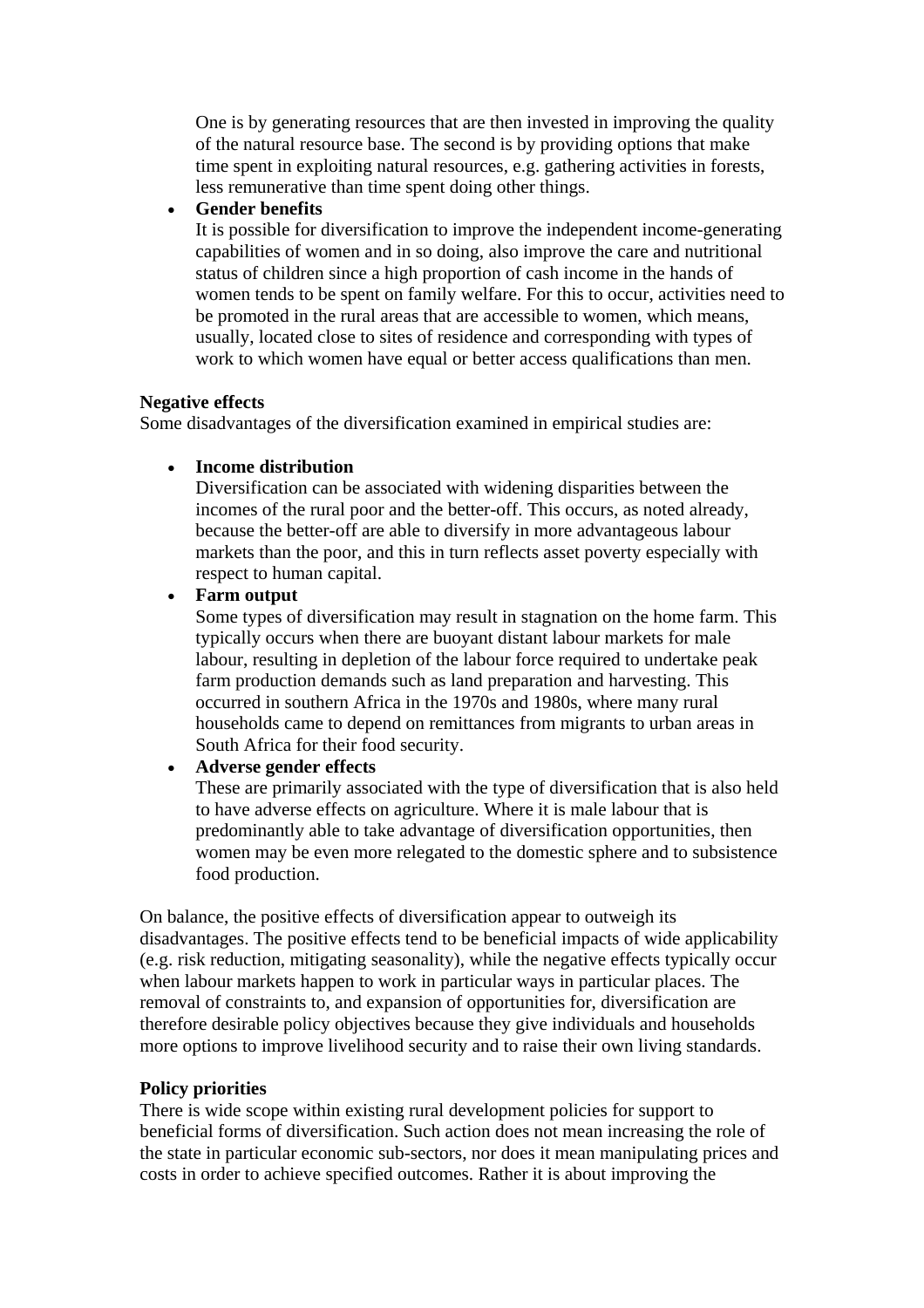institutional context of private decision-making by, for example, reducing risk, increasing mobility, minimising barriers to entry (e.g. licensing regulations), and ensuring fairness and transparency in the conduct of public agencies. It is also about facilitating the poor to improve their assets, and to make use of those assets to best effect.

The appropriate mix of policies is highly context-specific, but some general principles are likely to hold:

#### • **Human capital**

The significance of education, both formal academic education and workplace skills, for improving livelihood prospects is established by a great number of studies, and poverty is closely associated with low levels of education and lack of skills. There is little doubt that rural education is under stress in many countries. The demands made on educational systems by rising populations is one important factor, the cost of updating educational materials another. Parental contributions to the upkeep of schools are increasing, with inevitable implications for differential access that excludes those unable to meet such contributions. This makes innovative approaches to educational delivery at village level a priority in the future.

# • **Infrastructure**

Infrastructural facilities have a potentially important impact on poverty reduction by contributing to the integration of national economies, improving the working of markets, speeding the flow of information, and increasing the mobility of people, resources and outputs. As with education, future infrastructural provision will require innovative approaches to provision and maintenance. Reliance on central government and ad hoc project finance from donors cannot be depended upon to keep existing infrastructure in good repair or to make heavy investment in new infrastructure. Decentralisation may, arguably help to bring the prioritisation and the financing of rural infrastructure closer to rural communities themselves. Privatisation of infrastructural suppliers like electricity and telephone companies may help to reach remote rural areas more than under government monopolies.

#### • **Credit**

Credit is already, deservedly, a priority area of micro-policy in the rural sector of developing countries. The recent emphasis has been on small-scale group lending schemes, enabling individuals and households to widen their income earning options. There are now many different models and experiments in micro-credit provision from which to adapt and to choose appropriate elements for local solutions. Credit policy is not only, however, about microcredit schemes, many of which depend heavily for their sustainability on the continued involvement of NGOs. There is also a need to facilitate the spread of rural financial institutions that are self-sustaining on the basis of savings and loans organised according to conventional banking criteria. This requires more effort from central governments to put in place the appropriate regulatory and guarantee provisions that would encourage the formation of such institutions and ensure confidence in them in the long term.

#### • **Enabling environments for grassroots initiative**

Even after nearly two decades of market liberalisation, it is a mistake to assume that an environment that facilitates small-scale enterprise is now in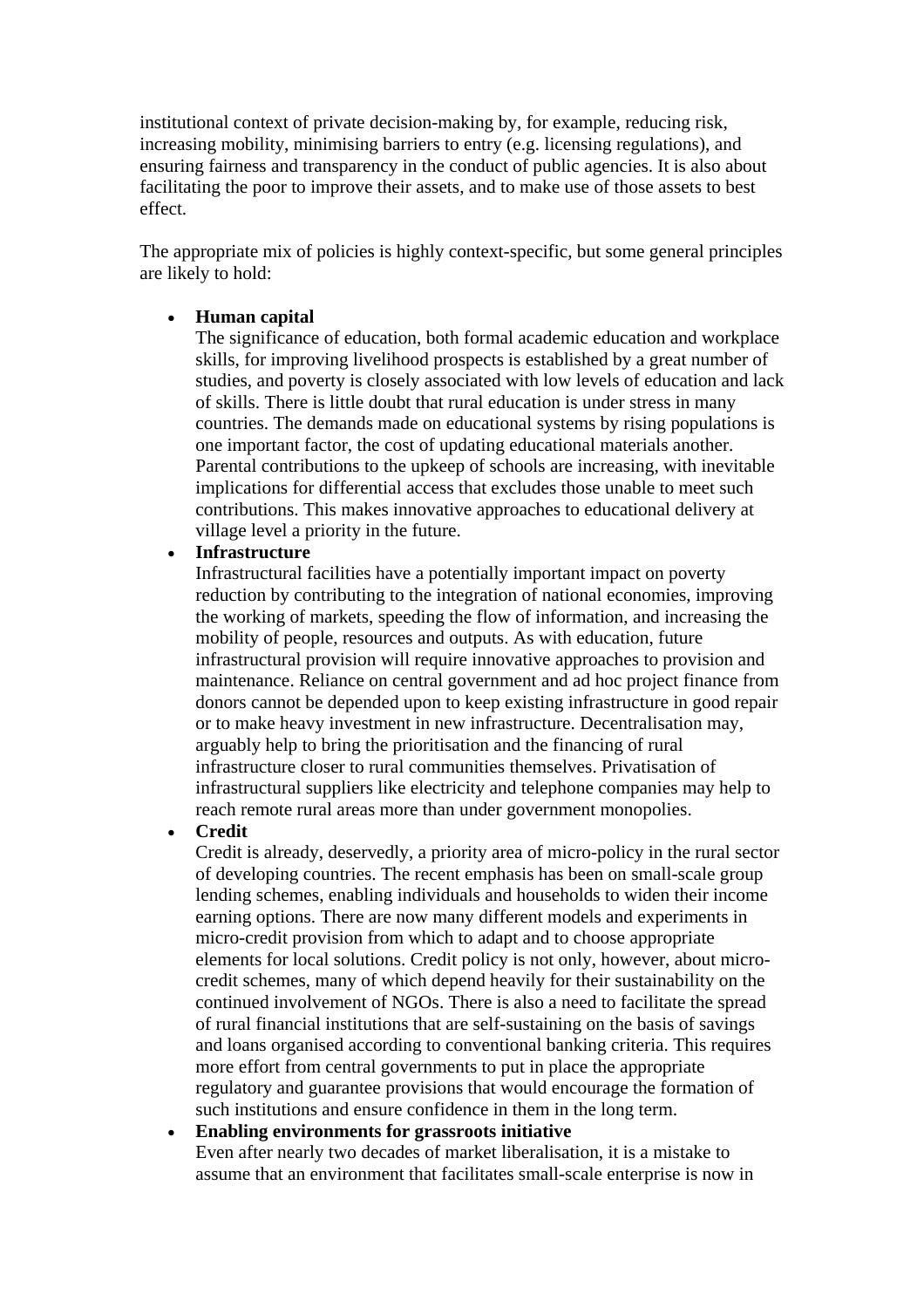place. The local level policy context often remains inimical to selfemployment and start-up business. Local enterprise often arises 'outside' the regulations, i.e. as an unrecognised informal sector activity, and depends on paying off local officials to allow continued operation. Any business wishing to register formally therefore faces widespread reluctance to dismantle regulations, or speed up the processing of applications. It is in this sense that reform (in terms of efficiency, effectiveness, transparency and fairness of state operations), although proceeding at different speeds in different countries, is still in its early stages. One of the biggest challenges is to secure the switch from antipathy to supportiveness in the relations between public administration at local levels and private, non-farm, productive activity in rural areas.

#### • **Targeting and safety nets**

The purpose of targeting is to provide safety-net support for those rural social groups that are most vulnerable to 'shocks' that could lead to insufficient food or destitution. Indicator targeting works by identifying the social groups (landless, old, disabled, etc.) thought most likely to require support. Selftargeting works by providing wages or food in return for work at levels that can enable the poor to survive, but that are not so high as to be interesting for the better-off. In effect, self-targeting provides a diversification option for those needing to diversify to survive. A lot of work has gone into the conceptual basis of targeting, as well as into practical targeting policies in some countries, with India having a particularly interesting historical record in this respect.

These five policy areas – education, infrastructure, micro-credit, enabling environments and safety nets – are of course not by any means the only policy themes worth pursuing in relation to promoting sustainable rural livelihoods. Nevertheless, some combination of them is likely to feature in any current list of micro-policy priorities, and other policy themes are often found to overlap or involve extensions to one or other of these areas.

# **Criteria for supporting diversification**

#### **strategies**

There is little doubt that the past neglect of the diversified nature of rural livelihoods has sometimes resulted in local level policies and projects that are insensitive to local priorities, mistaken in their assumptions about the availability of time, wrong in their understanding of the key income sources of poor people, and inadvertently misdirected towards the better-off rather than the rural poor. It follows that reference to livelihood criteria that capture diversity could result in projects that are more attuned to the livelihood strategies of the poor, and therefore more accurate in reaching them.

The DFID SL framework (Carney (ed)., 1998) emphasises a focus on people, their assets and their activities, rather than on sectors and their performance which is the conventional point of entry to policy. The framework can be utilised to yield a number of generalised statements about the livelihoods of the rural poor that potentially permit the formulation of a set of 'livelihood criteria' to be taken into account in evaluating the merits of alternative project proposals, and for seeking to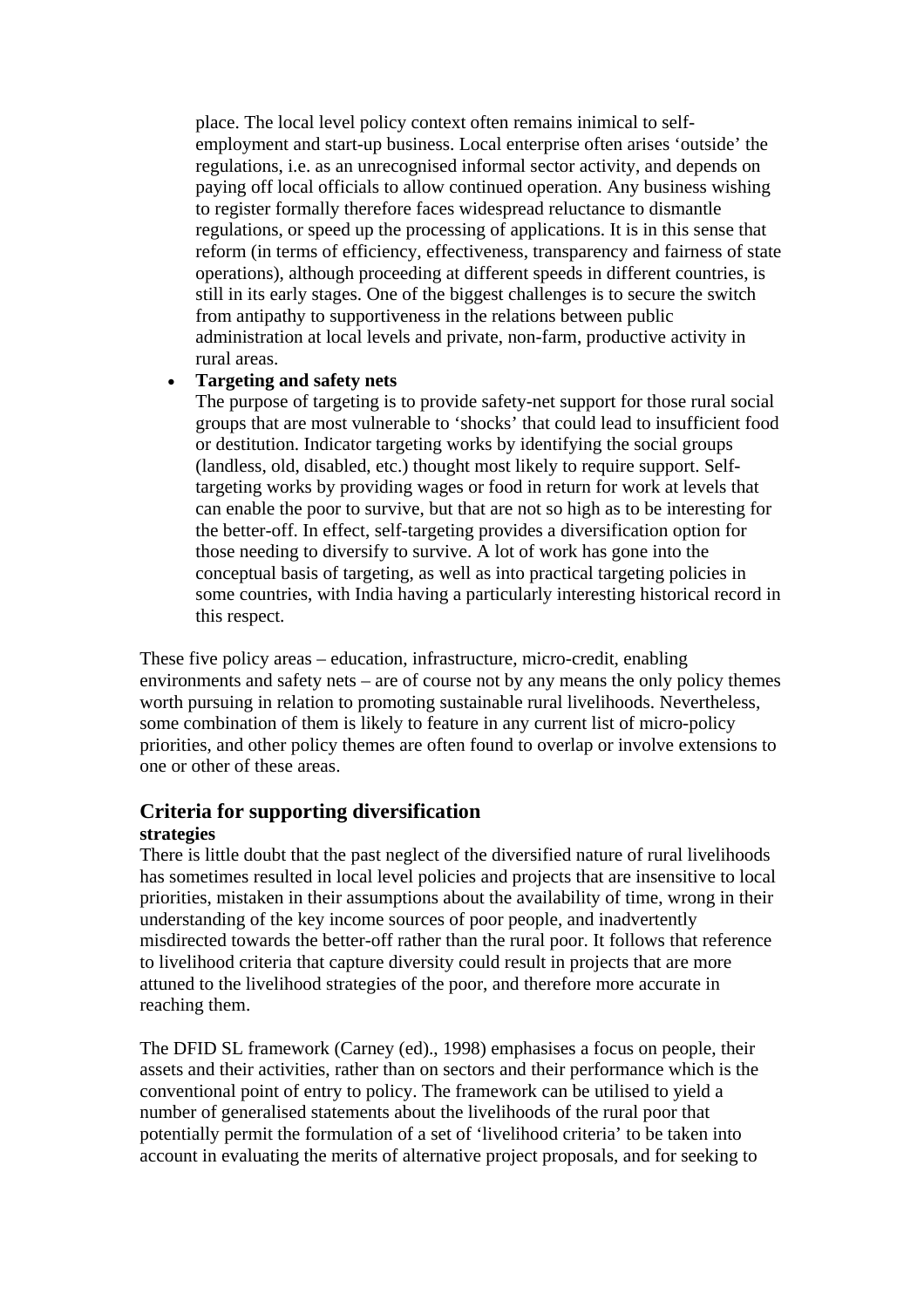strengthen the poverty reduction content of policies or projects. A preliminary list of diversity-related points contributing to such livelihood criteria is as follows:

- Remoteness is typically associated with greater poverty and few livelihood options, and therefore it may be valid to target remote locations rather than those places already well integrated into diverse economic activities; however, remoteness may also mean fewer poor people so this is not an unambiguous criterion.
- Assets, or the lack of them, are fundamental to livelihood strategies, and for this reason policies and projects that target individuals or families and that already possess assets, are likely to improve the incomes of those who are already better-off. Indeed farm policies may have this effect due to the notalways- correct suppositions (i) that the poor are mainly poor farmers, and (ii) that there are multiplier effects of rising farm income beneficial to the assetless poor.
- Substitution between assets and between activities, is a key attribute of SLs: substitution between assets is facilitated by the possession of a diverse range of assets rather than just a few, and by working-markets that enable one type of asset to be converted into another. Substitution between activities makes livelihoods more resilient, and thus better able to adapt to unforeseen trends and hazards.
- Options are important; being poor is often a case of being trapped with no options, therefore poverty reduction requires facilitating the widening of choices and options, by taking action to improve information, encourage mobility and reduce regulatory restrictions.

These livelihood criteria can be summarised under the four headings of location, assets, substitution, and options. To this should be added knowledge about the livelihood strategies of the constituency that a policy or project is designed to help. One of the key conclusions to emerge from livelihood research is that untested assumptions about the survival attributes of rural families cannot be made. For example, it cannot be assumed from appearances that a particular rural social group is mainly dependent on the production of a particular crop or farming system for survival; investigation is likely to show that livelihood strategies are a great deal more complicated than that and most importantly, there will certainly be big differences between the poor and the better-off in relation to the sources of income that feature most strongly in their respective livelihood strategies.

# **Conclusions**

The diversity of livelihoods is an important feature of rural survival but often overlooked by the architects of policy. Diversity is closely allied to flexibility, resilience and stability. In this sense, diverse livelihood systems are less vulnerable than undiversified ones; they are also likely to prove more sustainable over time precisely because they allow for positive adaptation to changing circumstances.

While the argument of this paper suggests that practical applications of the SL framework need to place diversity high on the policy agenda, it is well to recognise that the benefits of diversity are context-specific. They apply most forcefully in contexts of high seasonality, high risk, absent markets, poor infrastructure, declining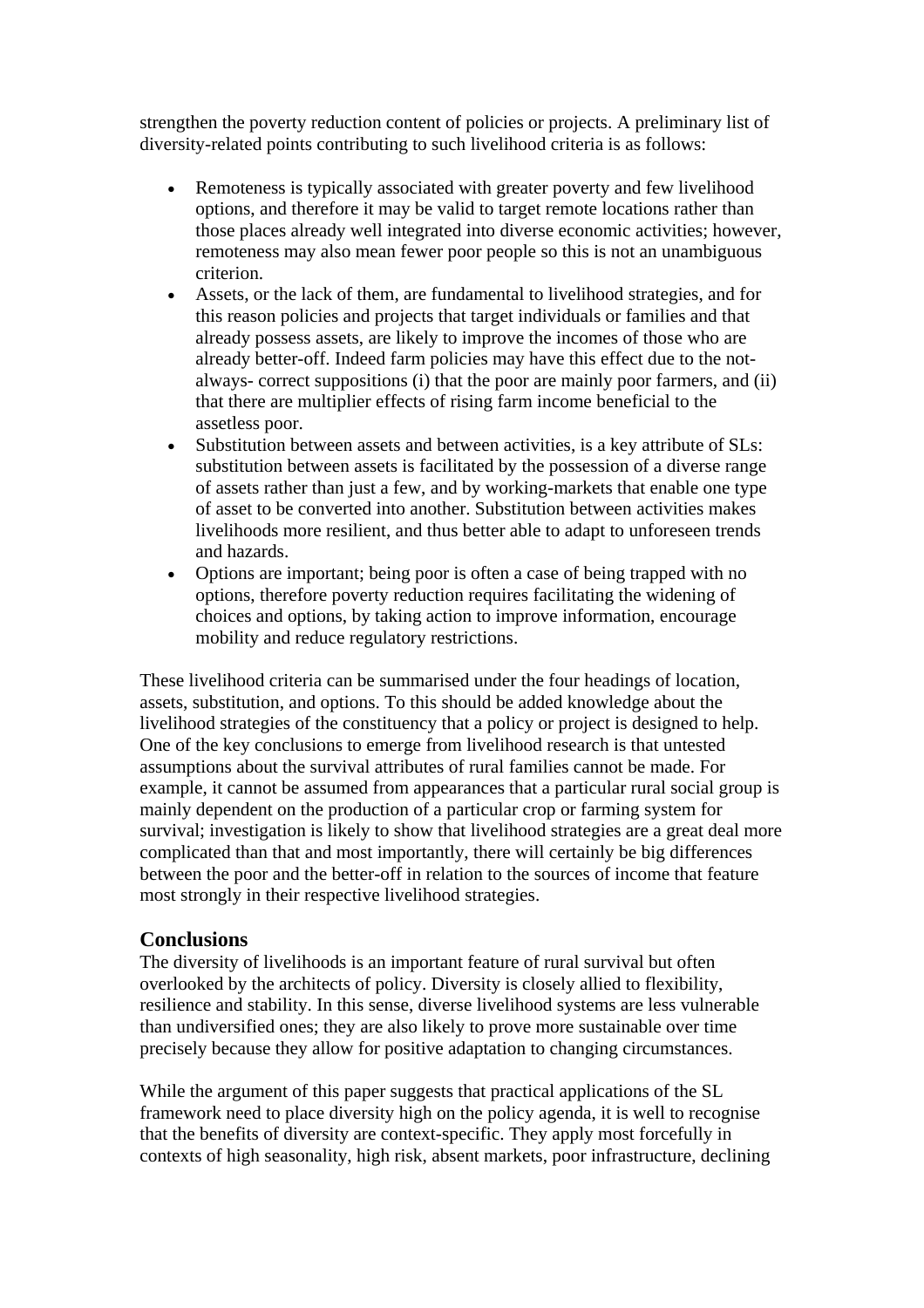farm size, and similar adverse factors. Historically, the progression from low to high standards of living has typically involved a transition from diversity to specialisation.

The relationship between diversity and specialisation can be explored further by recognising that the meaning of these changes at successively higher levels of social aggregation. On the one hand, a capability by individuals as well as households 'to turn their hand to anything' confers the benefits of flexibility in the presence of risk already identified. On the other hand, a household may diversify by placing different individuals in specialised occupations, thus securing flexibility at household level, while accepting a degree of occupational rigidity at individual level. In other words, diversity and specialisation do not stand in opposition to each other, except by reference to a single person taken in isolation.

It seems probable that individual level diversity characterises those (poorer) households with low human capital, while higher human capital enables household level diversity combined with occupational specialisation. These distinctions reveal that policies aimed to achieve more resilient or more sustainable rural livelihoods need to recognise not just the positive attributes of diversity for achieving those ends, but also distinctions about the differing nature of that diversity between individuals, households, and larger social or economic arenas.

#### **References**

Carney, D. (ed). (1998) Sustainable rural livelihoods: What contribution can we make? London: DFID.

Ellis, F. (forthcoming) Rural livelihood diversity in developing countries: Analysis, policy, methods. Oxford: Oxford University Press.

Ellis, F. (1998) 'Survey article: Household strategies and rural livelihood diversification'. The Journal of Development Studies. Vol.35, No.1, pp.1–38.

Scoones, I. (1998) 'Sustainable rural livelihoods: A framework for analysis'. IDS Working Paper. No.72. Brighton: IDS.

Frank Ellis can be contacted at: Overseas Development Group, University of East Anglia, Norwich NR4 7TJ, UK. Email: f.ellis@uea.ac.uk Tel: +44 (0)1603 593282 Fax: +44 (0)1603 505 262

The author is indebted to the DFID Economic and Social Committee for Overseas Research for financial support. However, the views expressed here are those of the author alone.

#### **Endnotes**

1 The concept of sustainable rural livelihoods used here, which builds on a capital assets framework, is that used widely by the UK Department for International Development and presented in Carney (ed)., 1998. For a summary, see paper No.2 in the ODI Poverty Briefings series (http://www.odi.org.uk/pubs98/poverty.html).